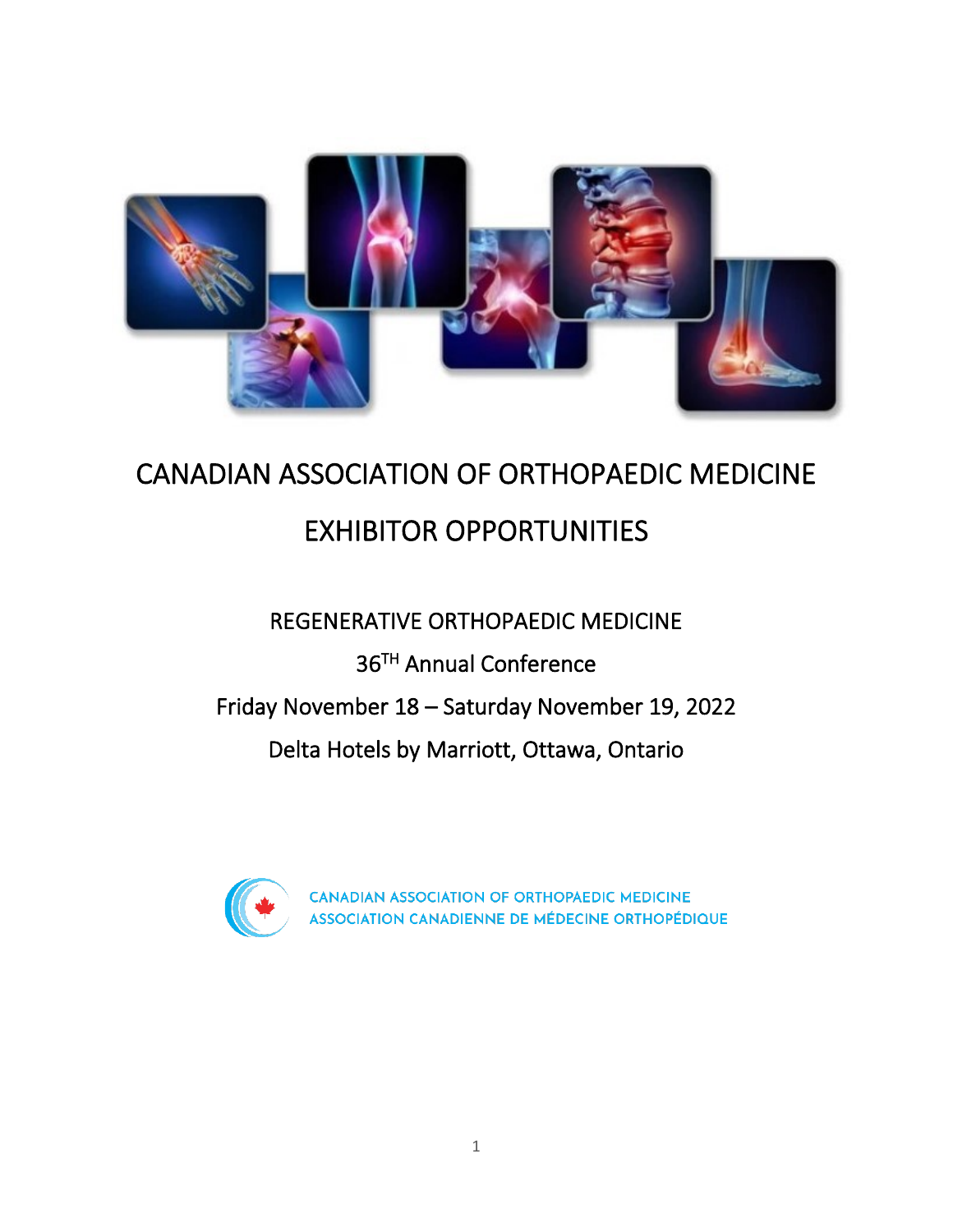As one of our exhibitors, you will have the ability to be present and provide additional opportunities to engage and network with our participants, share research updates, and information about your products and services. Most importantly, your commitment and support will allow us to achieve better patient outcomes by empowering healthcare providers with:

- clinical resources to grow, enhance their clinical practice and reduce barriers to change.
- make informed decisions based on evidence-informed treatments to achieve better pain management, and improve patient outcomes and well being.

Your organization will benefit from this engagement among the most interested and committed group of practitioners on the frontlines in Canada.

We would value and appreciate your response June 1, 2022. If you have any additional questions, please contact us at conference@caom.ca.

## Marketing Outreach

 Our multiple comprehensive marketing campaigns have been the fuel to entice healthcare providers to learn about the effective and innovative treatments we provide. We have broadened our reach through the use of large email distribution strings and a robust fax marketing campaign to over 194,000 clinics and providers across Canada and the upper USA.

## Engaging Participants and Your Return on Investment (ROI)

 Creating innovative ways to increase your engagement and ROI is very important to us. To achieve a positive outcome, these key strategies have been implemented and we welcome added suggestions:

- Guest Speaker: Based on your selected tier, time will be allotted for a guest speaker to provide a short presentation (live or pre-recorded) over the lunch hour with a brief question and answer period to follow. (Maximum of one presenter each time frame per day)
- Company Specific Presentations: Based on your selected tier, time will be allotted for a short presentation (live or pre-recorded) during one of the refreshment breaks. (Maximum of one presenter each time frame per day)
- Conference Passports: Enticing participants to initiate conversations with our exhibitors is commonly used and has proven to be effective. People participate using this tool and submit their completed passport for a chance to win one of multiple prizes offered.